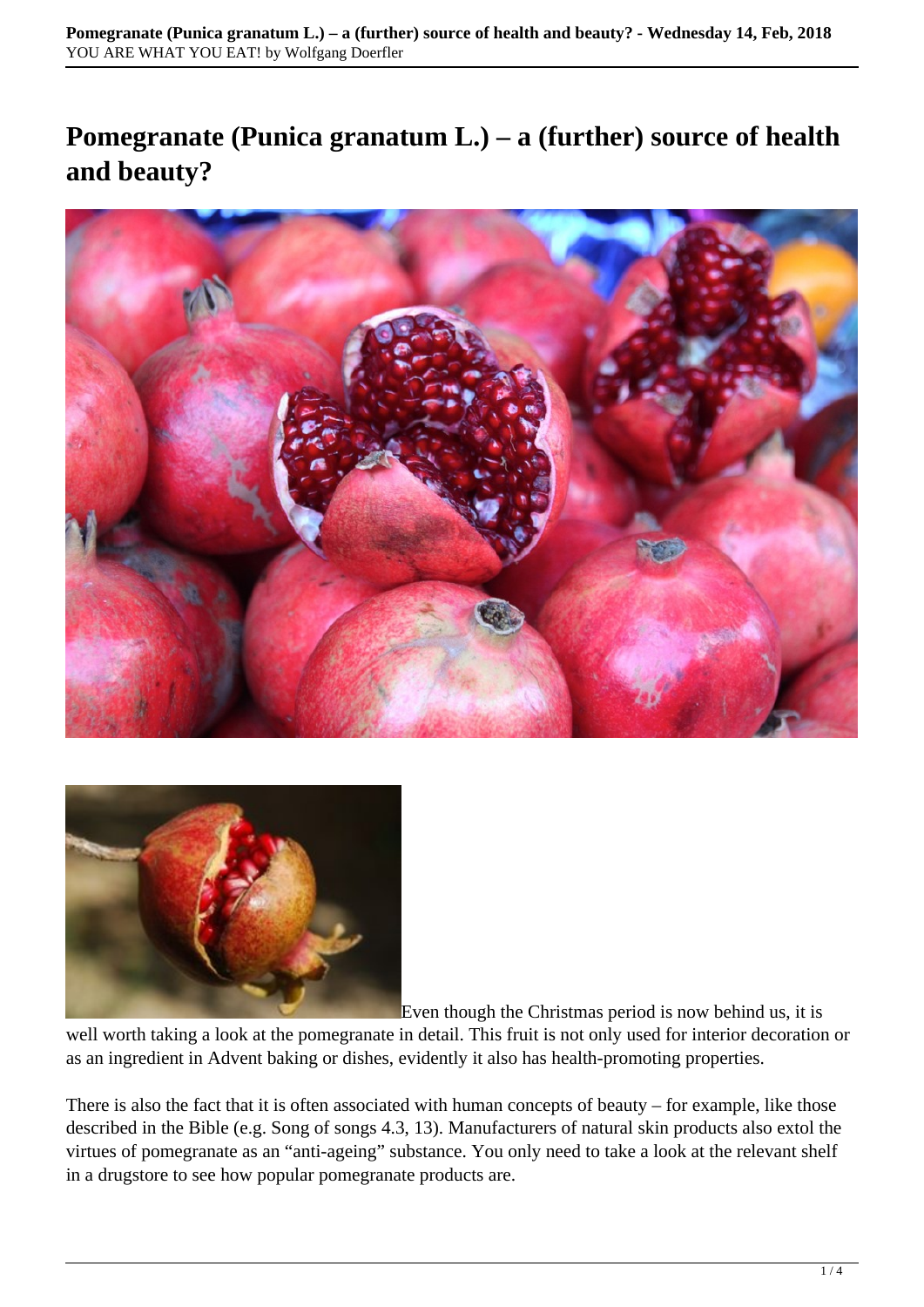#### **Background**

The pomegranate is the apple-sized, yellowy-brown to dark-red fruit of the pomegranate tree, which can grow 5 – 8m in height. The skin is approximately 5mm thick and surrounds jelly-like flesh, in which the c. 5mm seeds are embedded [1]. The fruit juice from pomegranates is used in drinks and as a dietary supplement.

Several studies have shown that pomegranate exhibits antioxidative and antiatherosclerotic ("prevention against vascular calcification") effects. These properties are due to so-called polyphenols such as tannins, flavonoids and anthocyanins [2, 3, 4].

## **Pomegranate in disease prevention and therapy**

A positive health benefit has been recorded in patients with carotid artery stenosis (4), high blood pressure [5], high cholesterol [6], light to moderate erectile dysfunction [7] and in patients with coronary heart disease [8].

Pomegranate has no effect in patients with chronic obstructive pulmonary disease [9] or post-menopausal women with hot flushes [10].

## **Pomegranate in cancer prevention**

In the specialist area of complementary medicine in oncology, pomegranate virtually always features in adjunctive treatment offered for men with prostate cancer. This is because it has been shown that pomegranate juice suppresses the growth of prostate tumours [11] and lowers serum PSA levels [12]. The latter has also been observed in a more recent study using a mixture of green tea, pomegranate, broccoli and curcumin [13].

It is likely that women with breast cancer could also benefit from pomegranate due to the suppression of aromatase activity, endogenous oestrogen production and direct breast cancer cell division [14, 15]. These findings are only based on lab tests in the first instance, which means they cannot yet be applied to humans.

In animal tests, pomegranate extract reduces the side effect of liver damage caused by Cisplatin, a chemotherapy medication, which is used for ovarian cancer, for example [16].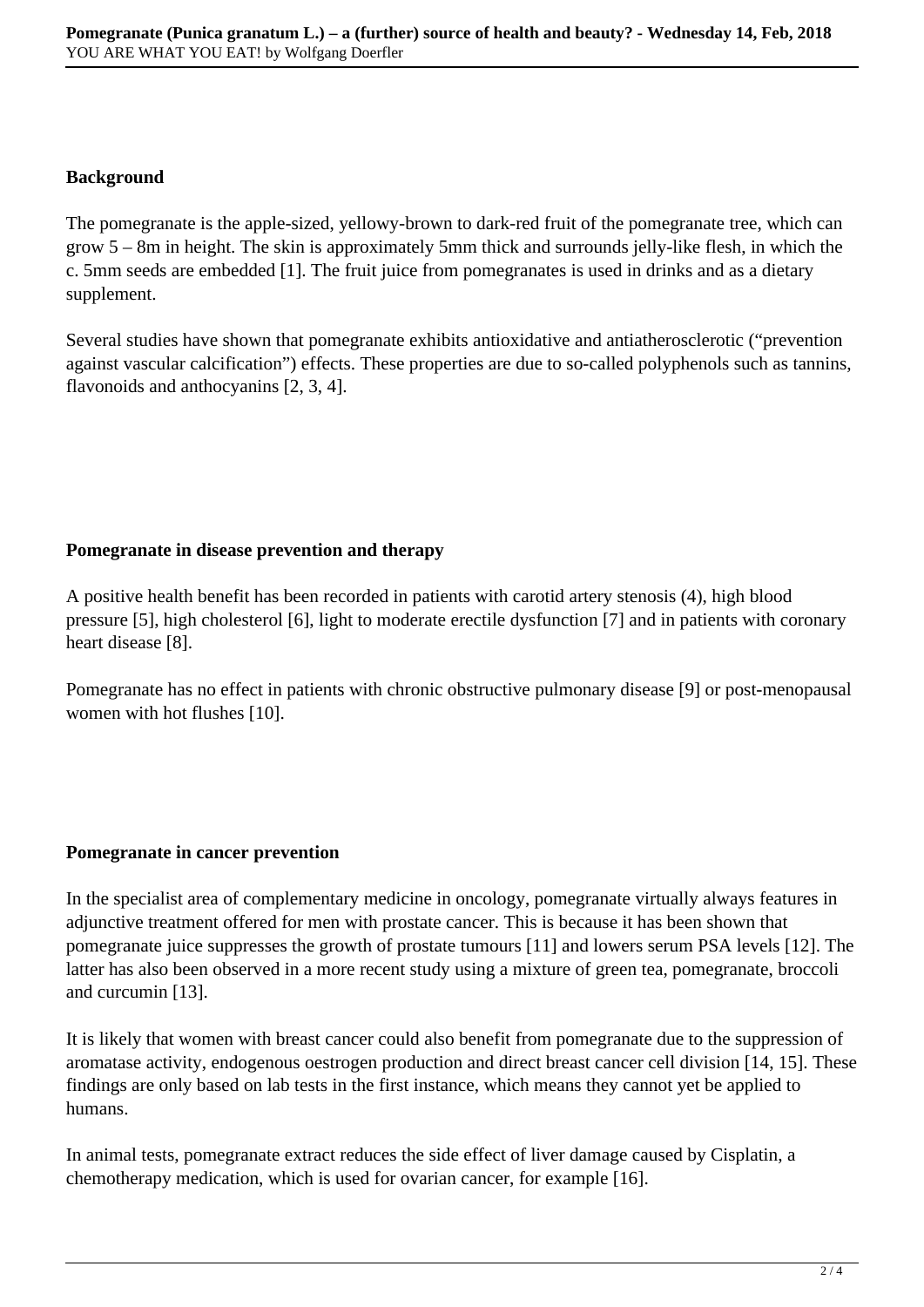#### **Our recommendations and hints when using pomegranate juice for cancer**

- It is worth finding out about the benefits of pomegranates at the latest if you are diagnosed with prostate cancer.
- For this and other types of cancers it is also recommended to seek advice from a qualified complementary medicine practitioner.
- A discussion held in this connection should involve an explanation of which form (juice, extract/elixir) and which dose of pomegranate is suitable – or, as the case may be, unsuitable. Potential interactions with medications also need to be ruled out. Pomegranate juice can, for example, increase the risk of a dangerous decomposition of skeletal muscle (rhabdomyolysis) when consumed at the same time as undergoing statin therapy [17] and can interact with warfarin [18].

*Before taking a pomegranate preparation we recommend seeking professional advice and subsequently having a review at least once a year with a specialist practitioner to clarify whether continued consumption is still appropriate in accordance with medical criteria. Munich Tumour Centre offers such [advice](http://www.tumorzentrum-muenchen.de/komplementaermedizin/persoenliche-beratung.html) free of charge.*

[1] Heinrich-Heine-Universität, Düsseldorf: Der Granatapfel –Botanik/Verbreitung,

http://www3.hhu.de/biodidaktik/Exoten/Granatapfel/dateien/botanik.html, eingesehen am 11.1.2018 [2] Adams LS, Seeram NP, Aggarwal BB, Takada Y, Sand D, Heber D. Pomegranate juice, total pomegranate ellagitannins, and punicalagin suppress inflammatory cell signaling in colon cancer cells. J Agric Food Chem. Feb 8 2006;54(3):980-985.

[3] Adams LS, Seeram NP, Aggarwal BB, Takada Y, Sand D, Heber D. Pomegranate juice, total pomegranate ellagitannins, and punicalagin suppress inflammatory cell signaling in colon cancer cells. J Agric Food Chem. Feb 8 2006;54(3):980-985.

[4] Aviram M, Rosenblat M, Gaitini D, et al. Pomegranate juice consumption for 3 years by patients with carotid artery stenosis reduces common carotid intima-media thickness, blood pressure and LDL oxidation. Clin Nutr. Jun 2004;23(3):423-433.

[5] Aviram M, Dornfeld L. Pomegranate juice consumption inhibits serum angiotensin converting enzyme activity and reduces systolic blood pressure.Atherosclerosis. Sep 2001;158(1):195-198. [6] Mirmiran P, Fazeli MR, Asghari G, Shafiee A, Azizi F. Effect of pomegranate seed oil on hyperlipidaemic subjects: a double-blind placebo-controlled clinical trial. Br J Nutr. 2010 Aug;104(3):402-6.